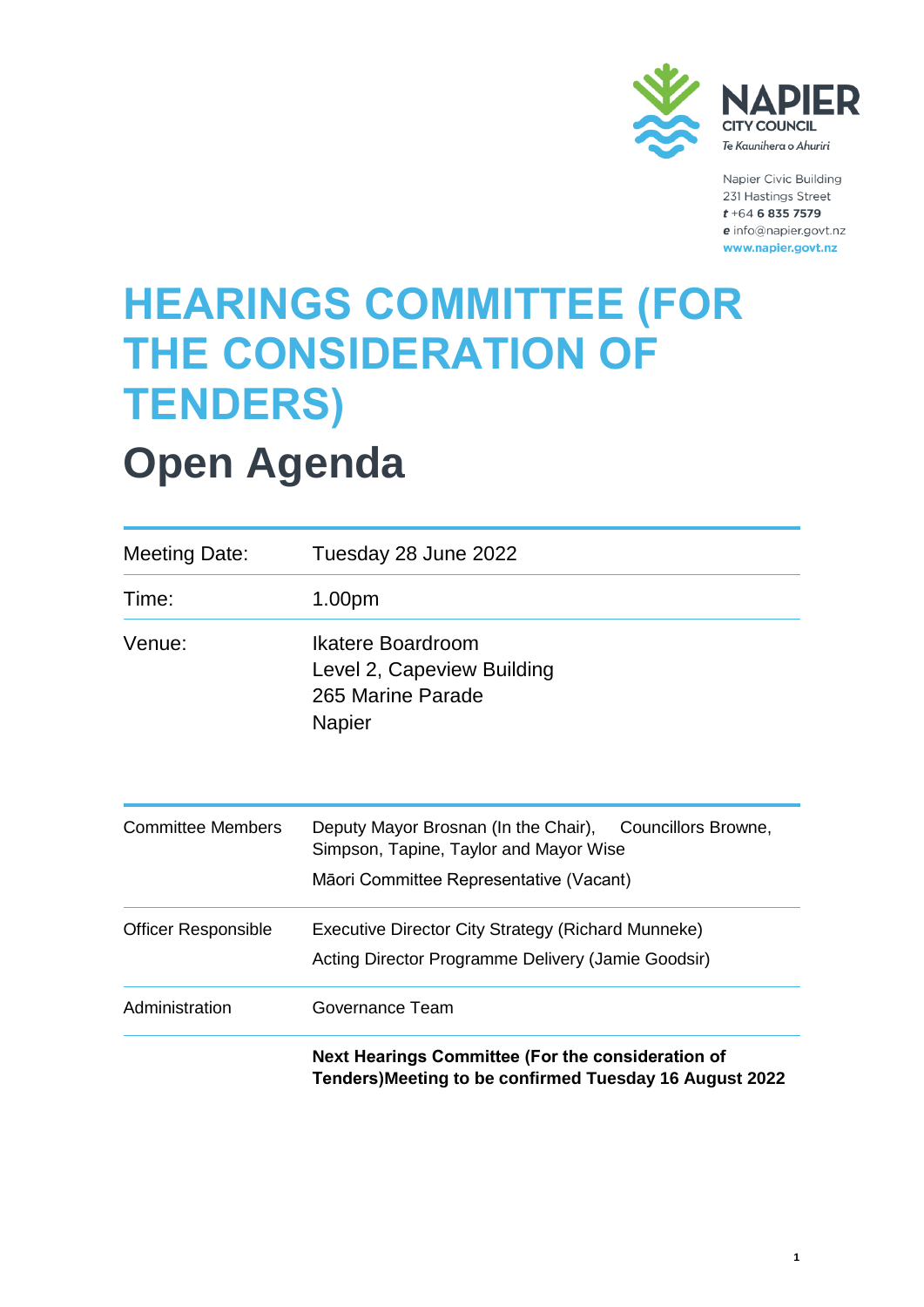# **ORDER OF BUSINESS**

### **Apologies**

Nil

#### **Conflicts of interest**

#### **Public forum**

Nil

### **Announcements by the Chairperson including notification of minor matters not on the agenda**

#### *Note: re minor matters only - refer LGOIMA s46A(7A) and Standing Orders s9.13*

A meeting may discuss an item that is not on the agenda only if it is a minor matter relating to the general business of the meeting and the Chairperson explains at the beginning of the public part of the meeting that the item will be discussed. However, the meeting may not make a resolution, decision or recommendation about the item, except to refer it to a subsequent meeting for further discussion.

#### **Announcements by the management**

#### **Confirmation of minutes**

That the Minutes of the Hearings Committee (For the consideration of Tenders) meeting held on Tuesday, 8 March 2022 be taken as a true and accurate record of the meeting.................[.4](#page-3-0)

#### **Minor matters not on the agenda – discussion (if any)**

**Agenda items** Nil **Public excluded** ...................................................................................................................[.3](#page-2-0)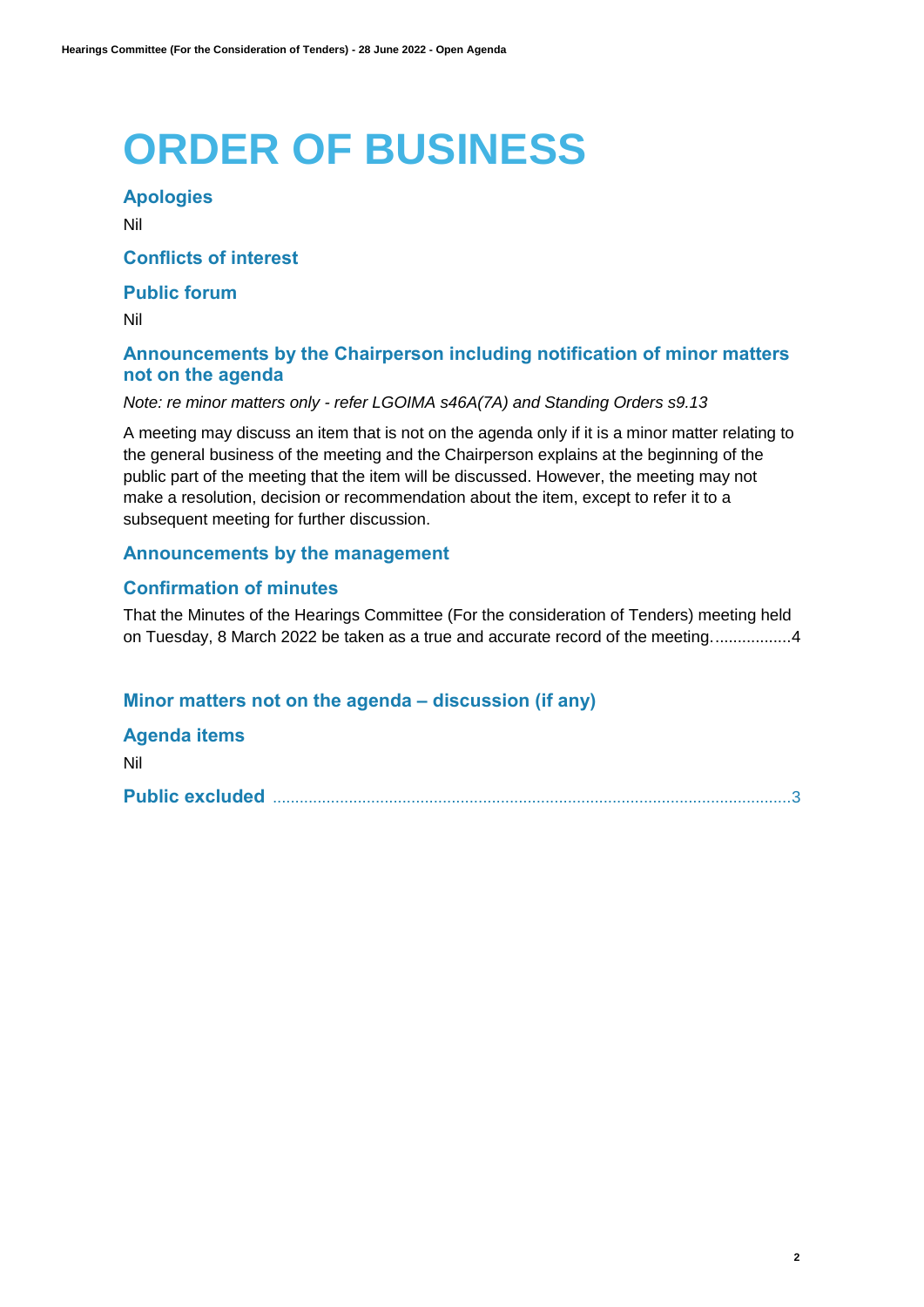## <span id="page-2-0"></span>**PUBLIC EXCLUDED ITEMS**

That the public be excluded from the following parts of the proceedings of this meeting, namely:

### **AGENDA ITEMS**

1. Civic Building Demolition Tender Recommendation

The general subject of each matter to be considered while the public was excluded, the reasons for passing this resolution in relation to each matter, and the specific grounds under Section 48(1) of the Local Government Official Information and Meetings Act 1987 for the passing of this resolution were as follows:

| General subject of each<br>matter to be considered.          | Reason for passing this<br>resolution in relation to<br>each matter.                                                                                                                                                                                                                         | Ground(s) under section<br>48(1) to the passing of this<br>resolution.                                                                                                                                                                                                                                                                                                                                                                                              |
|--------------------------------------------------------------|----------------------------------------------------------------------------------------------------------------------------------------------------------------------------------------------------------------------------------------------------------------------------------------------|---------------------------------------------------------------------------------------------------------------------------------------------------------------------------------------------------------------------------------------------------------------------------------------------------------------------------------------------------------------------------------------------------------------------------------------------------------------------|
| 1. Civic Building Demolition<br><b>Tender Recommendation</b> | $7(2)(h)$ Enable the local<br>authority to carry out,<br>without prejudice or<br>disadvantage, commercial<br>activities<br>7(2)(i) Enable the local<br>authority to carry on, without<br>prejudice or disadvantage,<br>negotiations (including<br>commercial and industrial<br>negotiations) | 48(1)A That the public<br>conduct of the whole or the<br>relevant part of the<br>proceedings of the meeting<br>would be likely to result in<br>the disclosure of information<br>for which good reason for<br>withholding would exist:<br>(i) Where the local authority<br>is named or specified in<br>Schedule 1 of this Act,<br>under Section 6 or 7<br>(except $7(2)(f)(i)$ ) of the<br><b>Local Government Official</b><br>Information and Meetings<br>Act 1987. |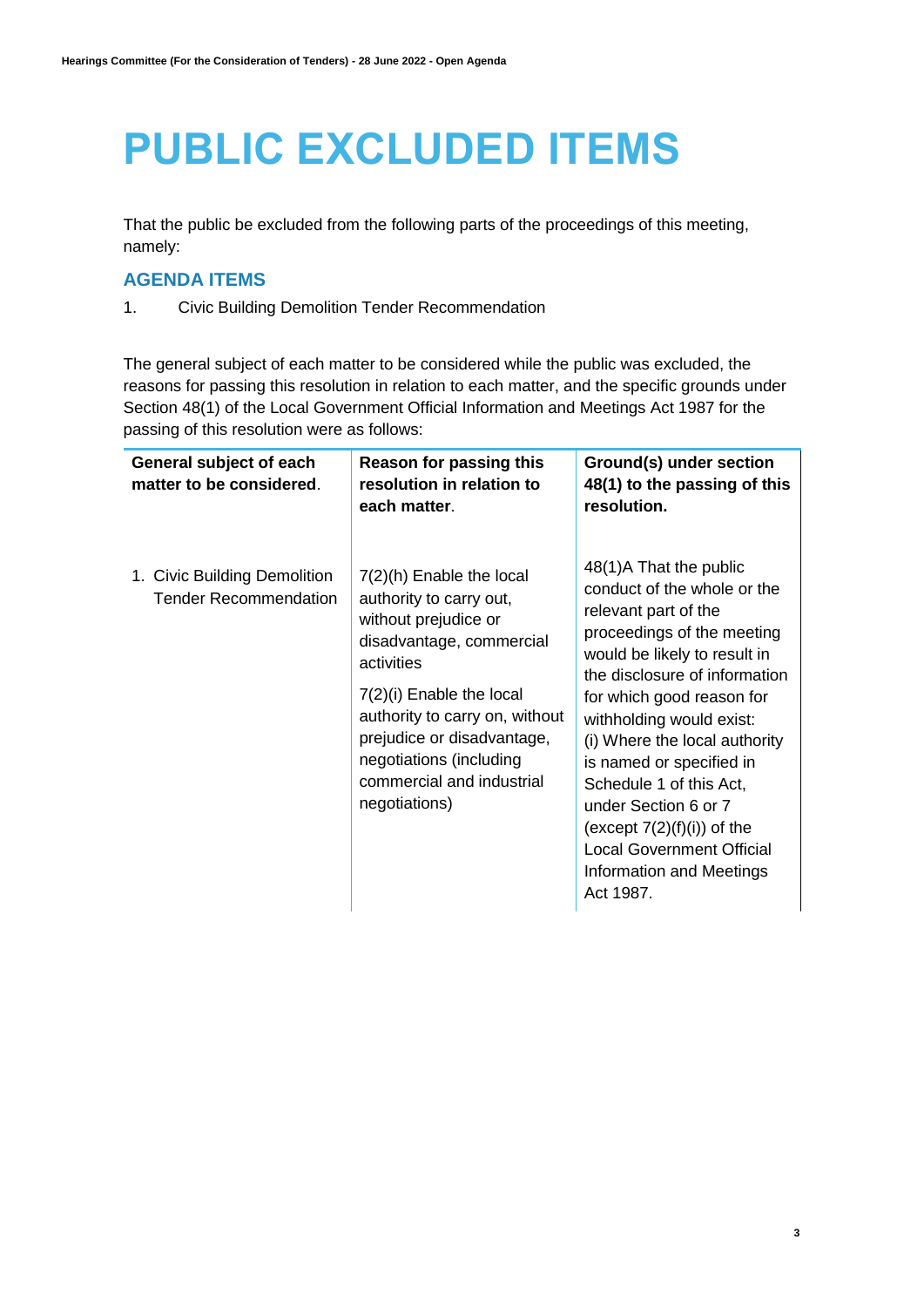## <span id="page-3-0"></span>**HEARINGS COMMITTEE (FOR THE CONSIDERATION OF TENDERS) Open Minutes**

| Meeting Date:  | Tuesday 8 March 2022                                                                                                                  |  |  |
|----------------|---------------------------------------------------------------------------------------------------------------------------------------|--|--|
| Time:          | $1.00pm - 1.25pm$                                                                                                                     |  |  |
| Venue          | <b>Teams Audio Visual Link</b>                                                                                                        |  |  |
|                |                                                                                                                                       |  |  |
| Present        | Deputy Mayor Brosnan (In the Chair), Councillor Browne,<br>Simpson, and Tapine                                                        |  |  |
| In Attendance  | Manager Water Strategy (Russell Bond)<br>Team Leader Project Management (Jamie Goodsir)<br>Network Systems Control Lead (John Kelsey) |  |  |
| Administration | Governance Advisor (Anna Eady)                                                                                                        |  |  |

#### **Apologies**

Councillors Tapine / Browne

That the apologies from Mayor Wise, and Councillor Taylor be accepted.

#### Carried

**Conflicts of interest**

Nil

**Announcements by the Chairperson** Nil

**Announcements by the management**

Nil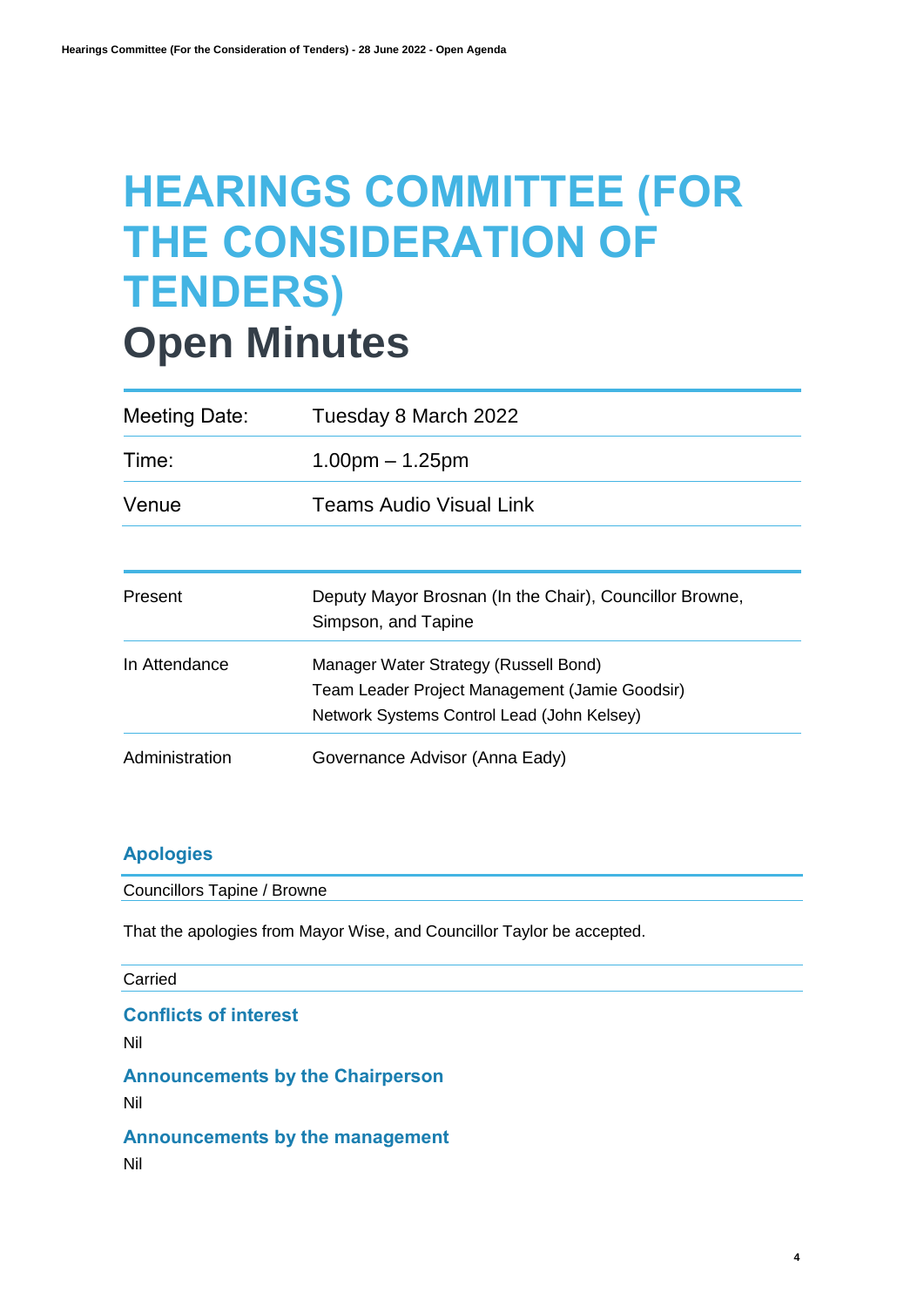#### **Confirmation of minutes**

Councillors Tapine / Simpson

That the Minutes of the Extraordinary Hearings Committee (For the consideration of Tenders) meeting held on Tuesday, 30 November 2021 were taken as a true and accurate record of the meeting.

Carried

### **PUBLIC EXCLUDED ITEMS**

#### Councillors Browne / Simpson

That the public be excluded from the following parts of the proceedings of this meeting, namely:

1. Contract 2206 Wastewater and Stormwater Pump Station Generator Procurement Carried

The general subject of each matter to be considered while the public was excluded, the reasons for passing this resolution in relation to each matter, and the specific grounds under Section 48(1) of the Local Government Official Information and Meetings Act 1987 for the passing of this resolution were as follows:

| General subject of                                                                                      | Reason for passing this                                                                                              | Ground(s) under section 48(1)                                                                                                                                                                                                                                                                                                                                                                                                                       |
|---------------------------------------------------------------------------------------------------------|----------------------------------------------------------------------------------------------------------------------|-----------------------------------------------------------------------------------------------------------------------------------------------------------------------------------------------------------------------------------------------------------------------------------------------------------------------------------------------------------------------------------------------------------------------------------------------------|
| each matter to be                                                                                       | resolution in relation to each                                                                                       | to the passing of this                                                                                                                                                                                                                                                                                                                                                                                                                              |
| considered.                                                                                             | matter.                                                                                                              | resolution.                                                                                                                                                                                                                                                                                                                                                                                                                                         |
| 1. Contract 2206<br>Wastewater and<br><b>Stormwater Pump</b><br><b>Station Generator</b><br>Procurement | $7(2)(h)$ Enable the local<br>authority to carry out, without<br>prejudice or disadvantage,<br>commercial activities | 48(1)A That the public conduct of<br>the whole or the relevant part of<br>the proceedings of the meeting<br>would be likely to result in the<br>disclosure of information for<br>which good reason for<br>withholding would exist:<br>(i) Where the local authority is<br>named or specified in Schedule 1<br>of this Act, under Section 6 or 7<br>(except $7(2)(f)(i)$ ) of the Local<br>Government Official Information<br>and Meetings Act 1987. |